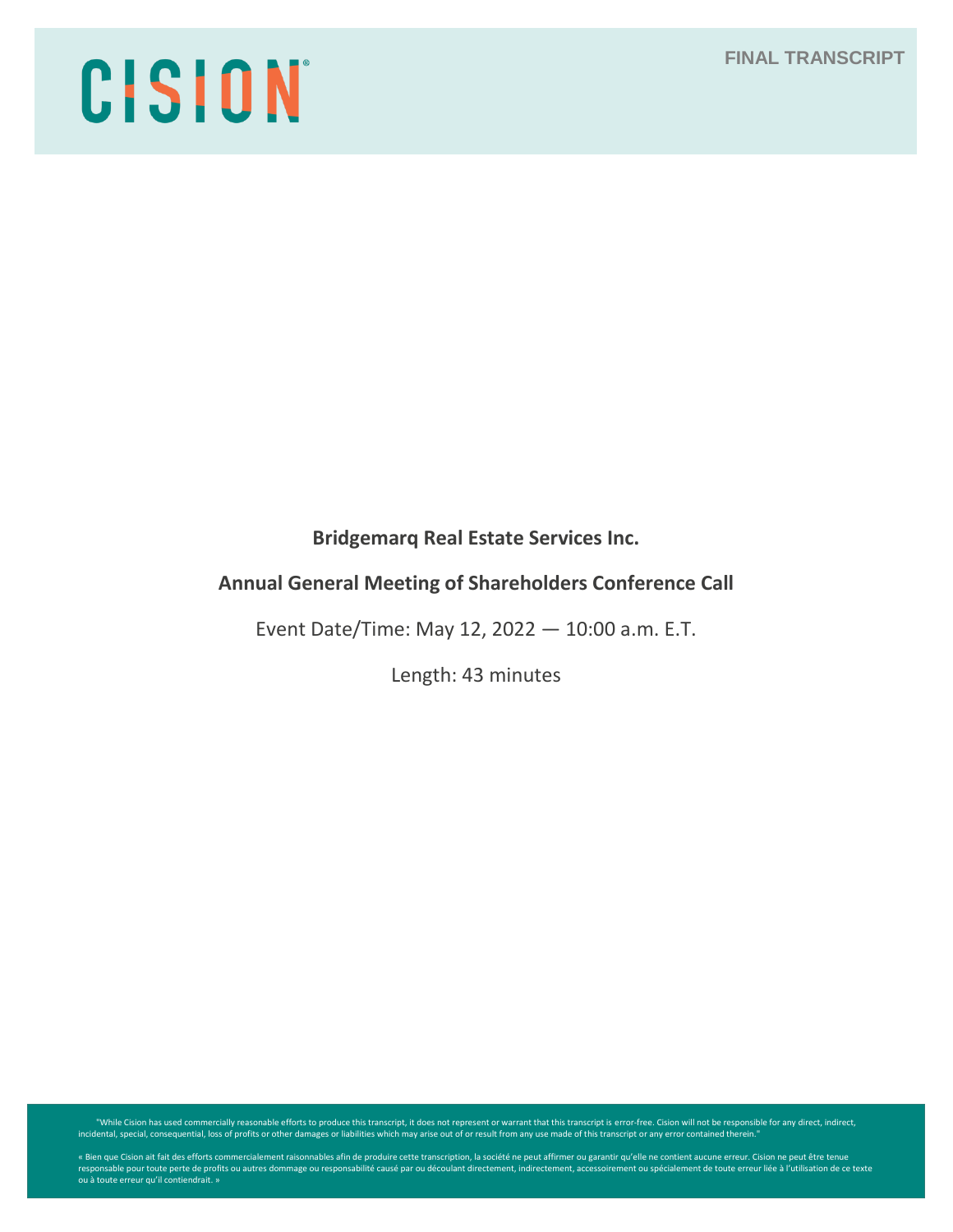# **CORPORATE PARTICIPANTS**

# **Spencer Enright**

*Bridgemarq Real Estate Services Inc. — Chairman*

# **Glen McMillan**

*Bridgemarq Real Estate Services Inc. — Chief Financial Officer and Secretary*

# **Phil Soper**

*Bridgemarq Real Estate Services Inc. — President and Chief Executive Officer*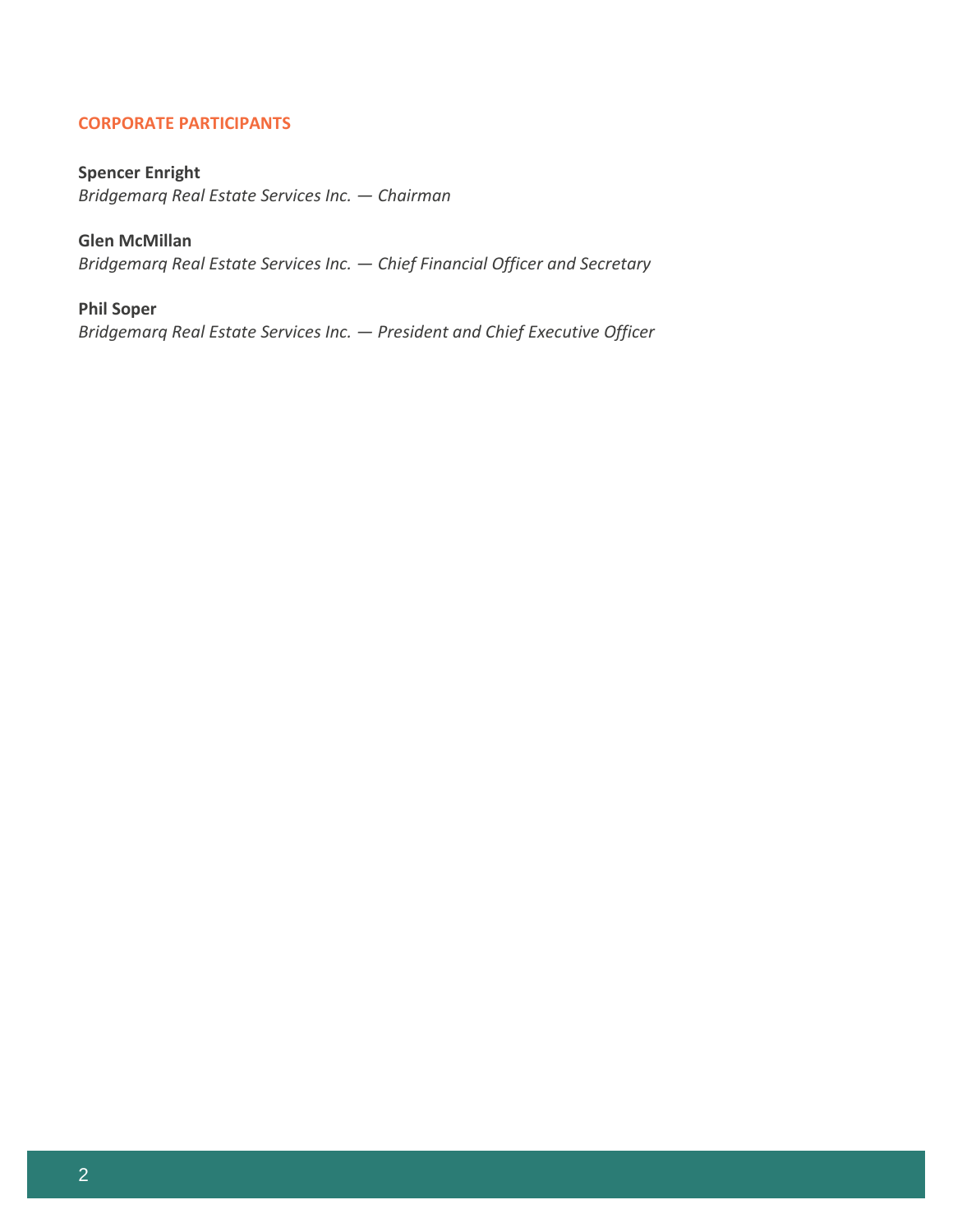#### **PRESENTATION**

#### **Operator**

Good morning, ladies and gentlemen, and welcome to the Bridgemarq Real Estate Services Incorporated Annual General Meeting of Shareholders Conference Call. At this time, all lines are in listenonly mode.

Following the presentation, we will conduct a question-and-answer session. If at any time during this call you require immediate assistance, please press \*, 0 for the Operator.

This call is being recorded on Thursday, May 12, 2022.

I would like to turn the conference over to the Chairman of the corporation. Please go ahead.

**Spencer Enright** — Chairman, Bridgemarq Real Estate Services Inc.

Thank you very much, and good morning, everyone. My name is Spencer Enright, and as Chairman of the corporation, I will be chairing the meeting today.

As in the previous two years, we are holding our annual meeting of shareholders virtually. We have found that these virtual online meetings run much the same as in-person meetings we ran prior to 2020.

Before we begin with the formal business portion of the meeting, I will provide some comments on voting and asking questions at today's meeting. In making the decision to hold the meeting virtually, we have ensured that shareholder rights are protected.

As such, this meeting offers shareholders the same opportunities to participate as an in-person meeting.

I welcome all guests who are not registered shareholders or holding proxies for registered shareholders.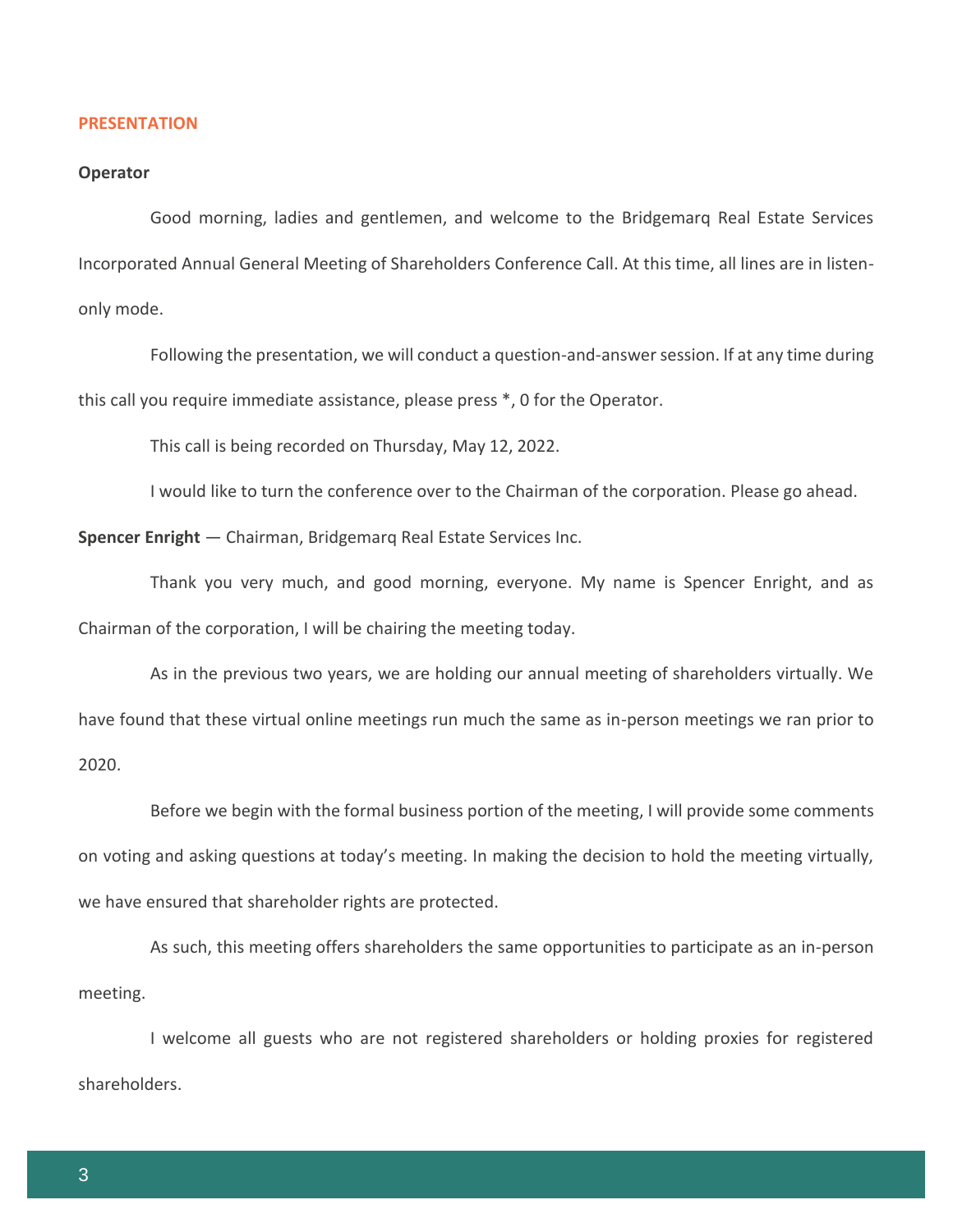As a reminder, as with an in-person meeting, only registered shareholders and duly appointed proxy holders are able to vote, or ask questions during the formal portion of the meeting. Guests will be permitted to ask questions during the management presentation after the meeting.

We will conduct the votes on the matters before us by a poll. On a poll, every shareholder entitled to vote has one vote for each share entitled to be voted on the matter and held by that shareholder. Voting during this meeting can only be done through our virtual voting platform on the webcast.

The polls are now open for all matters to be voted on at this meeting, and you should see your voting options appear on the left side of the screen. Voting can be completed at any time from now until the end of the formal business of the meeting.

Thank you to those who have already voted.

Votes collected by the poll will reflect selections at the time the poll closes. If you have already voted in advance of the meeting, you do not need to do anything, as your vote has already been recorded. However, if you wish to change your vote, or if you have not yet voted, we encourage you to vote now.

Shareholders and guests can submit questions at any time during the meeting. There will be opportunities for registered shareholders and duly appointed proxy holders to ask questions specific to each resolution.

If you have a question, click on the messaging tab at the top of the page. Please read the instructions before submitting your question. In particular, we ask you to identify whether your question relates to a motion being considered as part of the formal business of this meeting, or whether it is of a more general nature.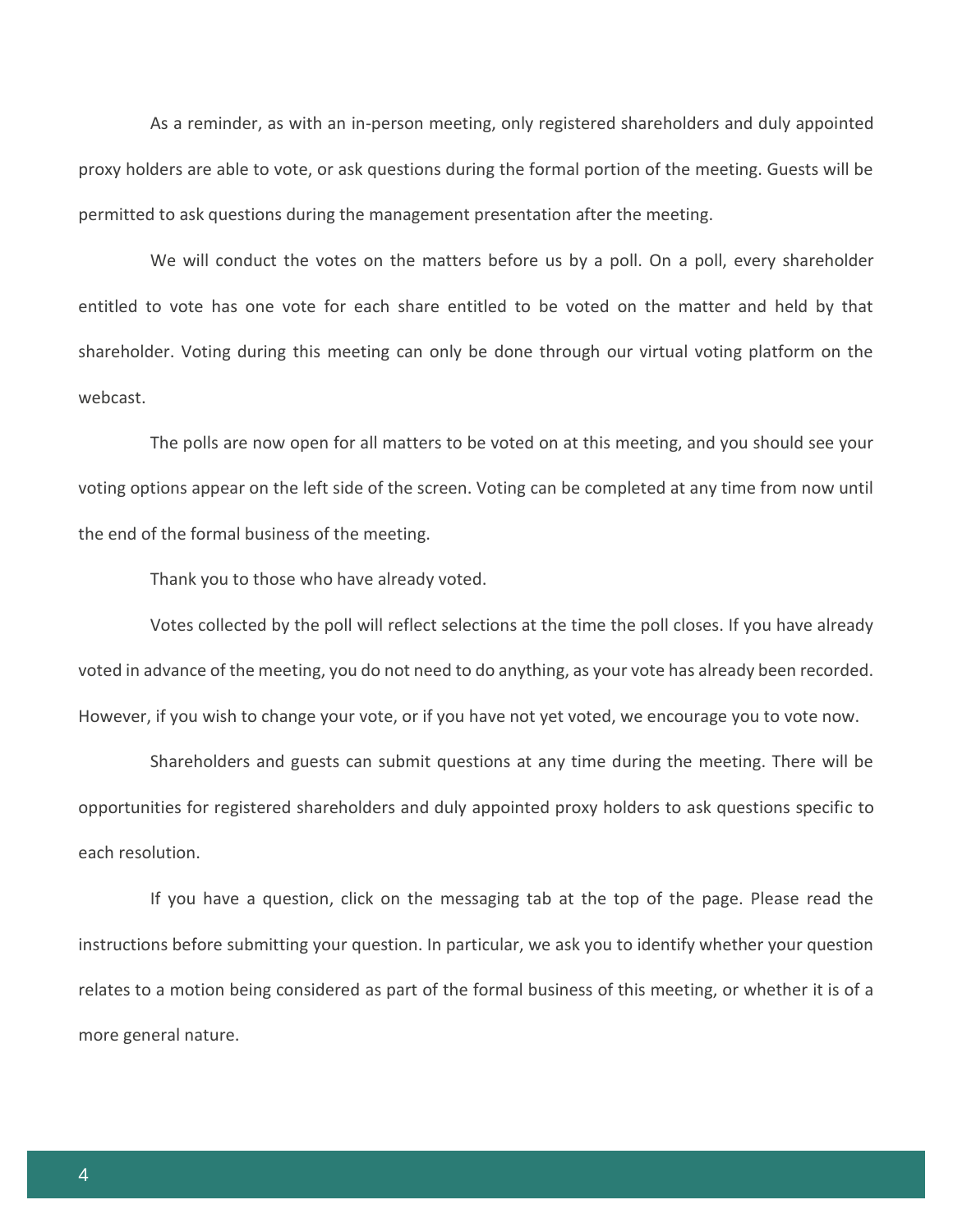We will address all questions that directly relate to a particular motion at the appropriate time of the meeting. We will respond to general questions following the formal business of the meeting during the management presentation, time permitting.

Once you have finished typing out your question, click the arrow beside where you typed your question. The secretary will receive the questions and, at the appropriate time, will read them out in order for everyone to be aware of the question being addressed.

And with that, I would like to call the meeting to order. Again, I remind you that the polls are open for all matters to be voted on at this meeting.

I will now ask TSX Trust Company, through its representative to act as scrutineer, to report on the restricted voting shareholders present online and the number of restricted voting shares represented by proxy at this meeting, to compute the votes on any polls taken or ballots cast at this meeting or any adjournment, and in each case to report to me as Chairman.

With me today is Phil Soper, the corporation's President and Chief Executive. Also with us today is Glen McMillan, Chief Financial Officer and Secretary of the corporation, who is to act as secretary of today's meeting. Misters Soper and McMillan have joined me in our offices for this meeting.

First, I will deal with the formal business of the meeting as outlined in the management proxy circular you received in April, Mr. Soper will then make a presentation on the corporation's financial and operating performance, and finally we'll be happy to answer your questions.

In order to expedite the formal part of the meeting, I've asked certain individuals to nominate and second various resolutions. Although this procedure will assist in the handling of the formal matters, it is not intended to discourage anyone from participating in reference to any resolution after it has been proposed and seconded.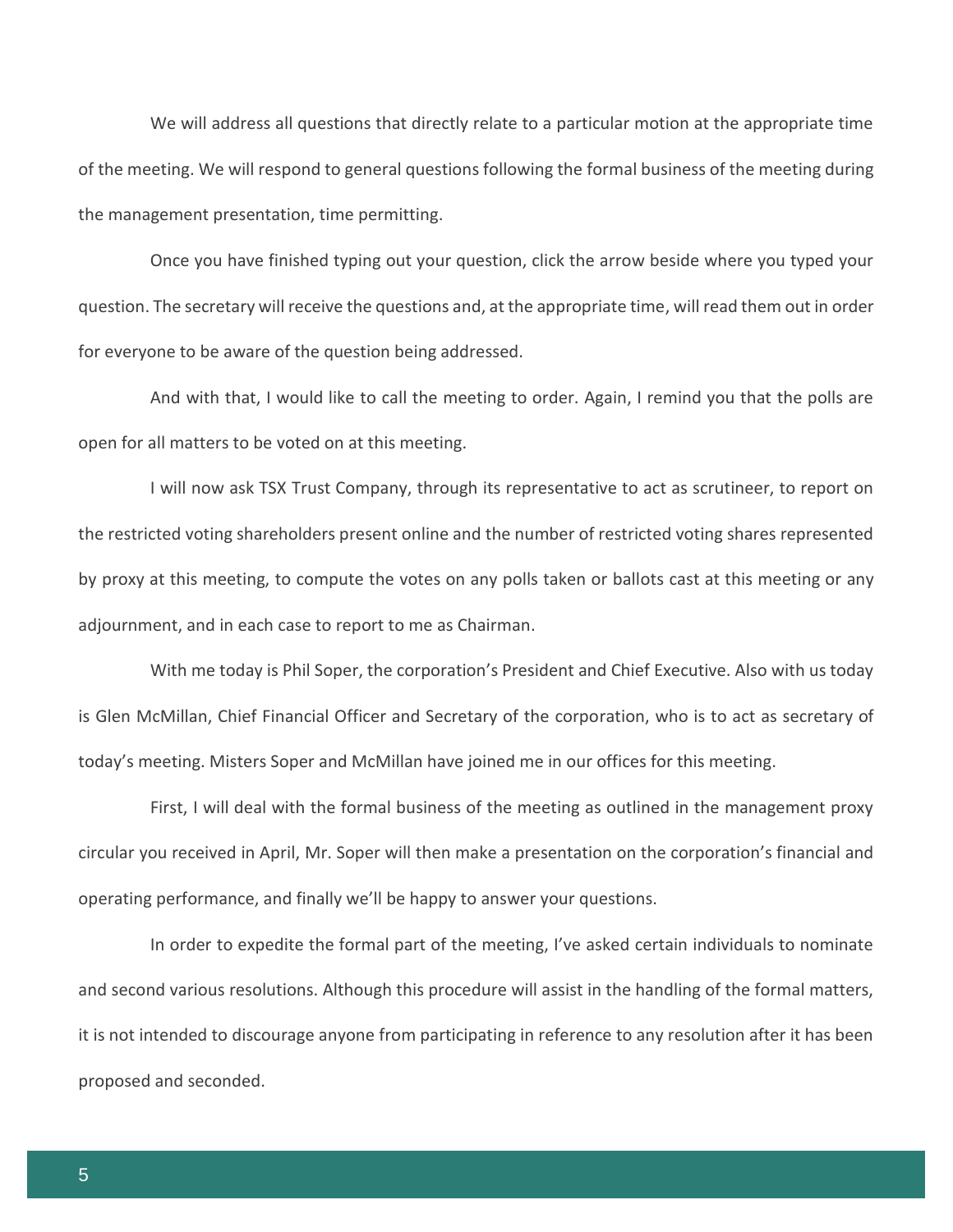Any proposed amendments or objections to a motion will need to be submitted as questions using the messaging tab at the top of the web page.

All proposed amendments or objections submitted by shareholders, or duly appointed proxy holders who are entitled to vote at the meeting will be addressed during the meeting, provided that they are submitted before the polls are closed.

As I previously mentioned, questions which do not specifically relate to the formal matters being addressed at the meeting will be considered during the presentation of management at the conclusion of the meeting, time permitting.

I've been advised by the secretary that he has received the declaration from TSX Trust Company dated April 22, 2022, and the notice of access calling this meeting and the accompanying Management Information Circular, Form of Proxy, and the audited financial statements for the year ended December 31, 2021, and related auditor's report were mailed to shareholders of record at the close of business on April 12, 2022.

Therefore, we will dispense with the reading of the Notice of the Meeting.

I have received the scrutineer's preliminary report on attendance, and I confirm that we have the required quorum for the meeting.

A copy of the scrutineer's final report on attendance will be filed with the records of the meeting and posted on SEDAR.

I now declare the meeting to be properly constituted for the transaction of the business for which it has been called.

The minutes of the annual meeting of shareholders held on May 11, 2021, were reviewed by the Board of Directors of the corporation at its quarterly meeting on August 9, 2021. Such minutes were found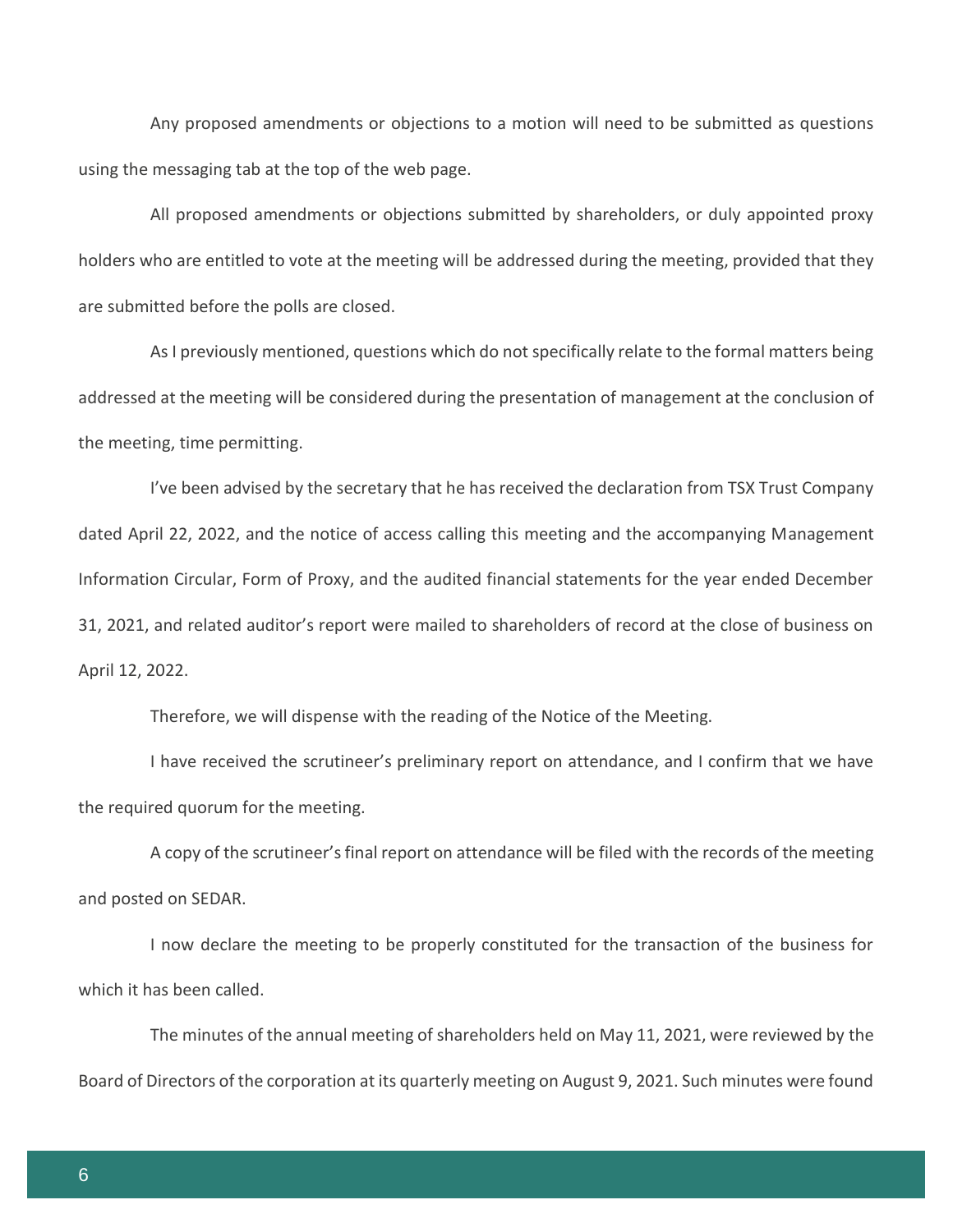to be in order and were approved by the board at that meeting and have been included in the minute books of the corporation.

I trust that everyone has had an opportunity to read the materials that were provided prior to the meeting, including the annual report, which includes the letter to shareholders, Management's Discussion & Analysis for the year ended December 31, 2021, and the audited financial statements for the corporation, including the auditor's report thereon.

Copies of these materials were made available to all shareholders and are available on SEDAR, or on the corporation's website at www.bridgemarq.com.

Should anyone have any questions relating to these materials, or questions of a more general nature, we'll be pleased to respond to them during management's presentation after the conclusion of the meeting.

The Chief Financial Officer has tabled the consolidated financial statements of the corporation for the year ended December 31, 2021, together with the auditor's report, and such financial statements will form part of the record of this meeting.

The next item of business is the appointment of auditors and the authorization to fix their remuneration. It is the intention of the persons named in the management proxy sent to all shareholders to vote in favour of a resolution reappointing Deloitte LLP as external auditor to the corporation until the next annual meeting, and authorizing the Board of Directors to fix the remuneration to be paid to the auditor.

As stated in the Management Information Circular, the audit committee of your Board of Directors has recommended to shareholders that Deloitte LLP be reappointed as the corporation's external auditor.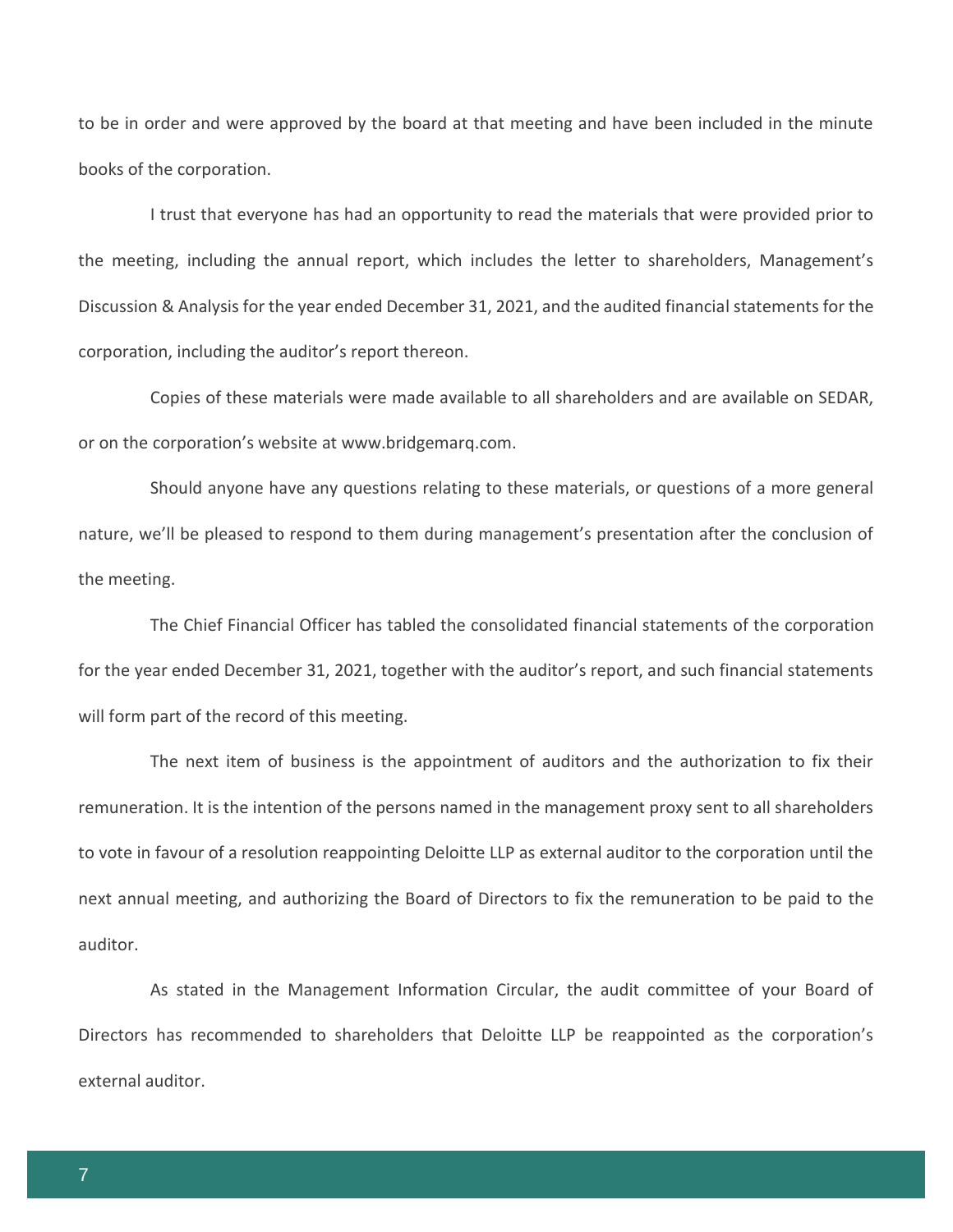Will someone please move a resolution for the appointment of auditors?

**Glen McMillan** — Chief Financial Officer and Secretary, Bridgemarq Real Estate Services Inc.

Mr. Chairman, I move that Deloitte LLP be reappointed auditors of the corporation to hold office until the next annual meeting, and that the directors be authorized to fix their remuneration.

#### **Spencer Enright**

Thank you, Glen. May I have a seconder?

**Phil Soper** — President and Chief Executive Officer, Bridgemarq Real Estate Services Inc.

Mr. Chairman, I second the motion.

#### **Spencer Enright**

Thank you, Phil. Adoption of this motion requires the favourable vote of the majority of the votes cast at the meeting by the shareholders.

Management has received proxies representing approximately 20 percent of the corporation's restricted voting shares. In addition, management has received a proxy for the special voting share, which is entitled to 3,327,667 votes.

These proxies represent approximately 40.7 percent of the total votes eligible to be cast at this meeting and direct me to vote 99.6 percent of the eligible votes in favour of the resolution.

I will now ask the secretary to please advise if any questions specific to this motion were submitted, or if there are any objections or amendments to this motion. We will wait for a brief period of time to allow for the broadcast delay and to allow eligible shareholders to submit their questions related to this motion.

#### **Glen McMillan**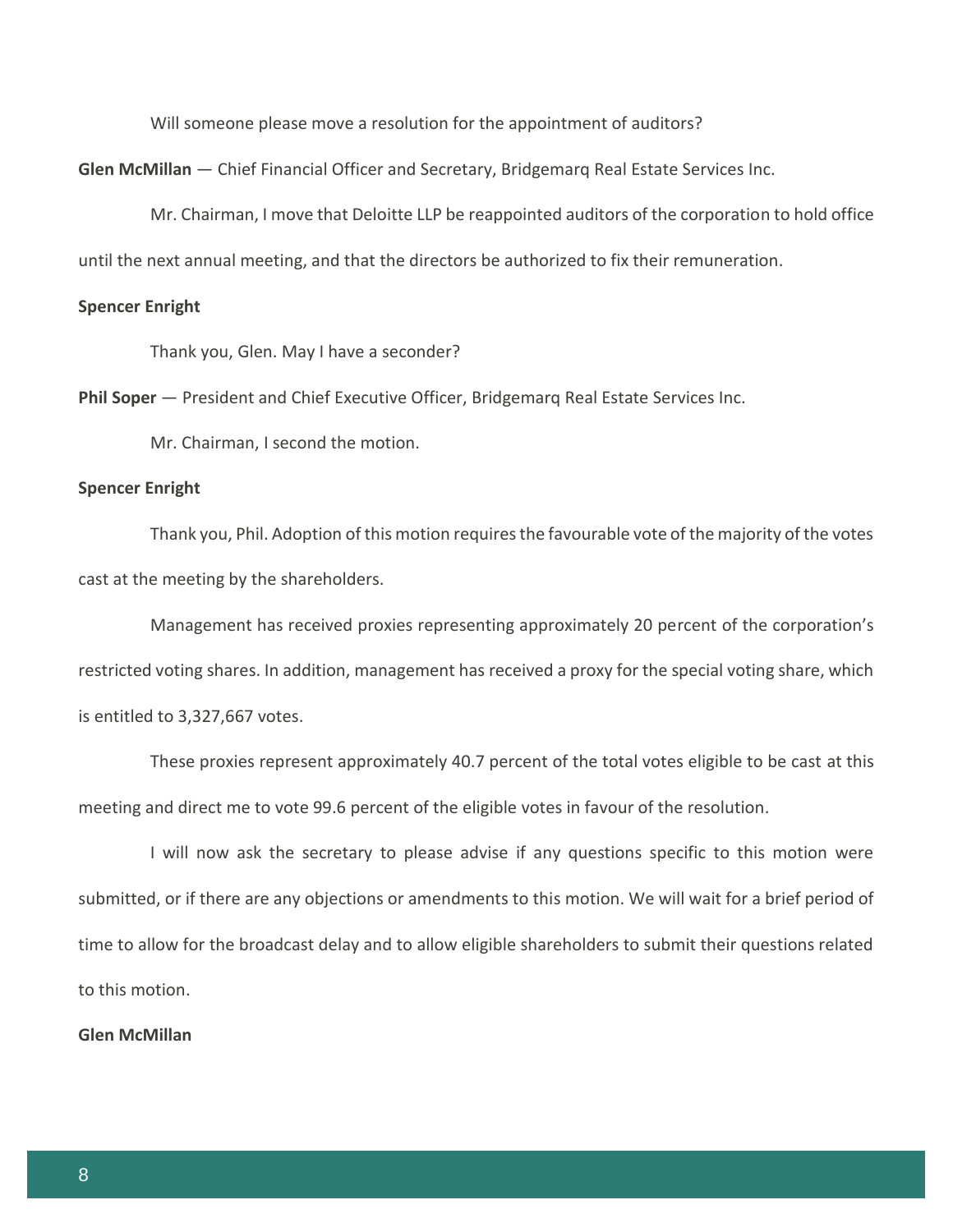Mr. Chairman, there have been no questions specific to this motion, nor any objections or amendments submitted.

#### **Spencer Enright**

Thank you. As there have been no questions or comments submitted related to this motion, we will now proceed with the vote.

If you have not already recorded your vote, please record it now, remembering that if you have already voted in advance of the meeting and do not wish to change your vote, no further action is required. We will wait for a brief moment to allow you to record your vote.

The next item of business is the election of directors. The corporation's board is comprised of six persons. Brookfield Business Partners, through its subsidiary Brookfield BBP Canada Holdings LP, is entitled to designate up to two-fifths of the members of the board and has chosen to designate myself, Spencer Enright, and Mr. Joe Freedman as their representatives to the Board of Directors.

With the designation of two directors by Brookfield Business Partners, there are four directors to be elected at this meeting, who will hold office until the earlier of the end of the next annual meeting, or until their successors are elected or appointed.

The proposed nominees for election as directors are Colum Bastable, Lorraine Bell, Jitanjli Datt, and Gail Kilgour.

Mr. Bastable, Ms. Bell, and Ms. Kilgour are standing for reelection and have served on the Board of Directors of the corporation since they were elected at last year's shareholders meeting. Ms. Datt was appointed to the board on November 8, 2021, when the board determined to increase the number of directors from five members to six.

All of these director nominees are present virtually on this call today.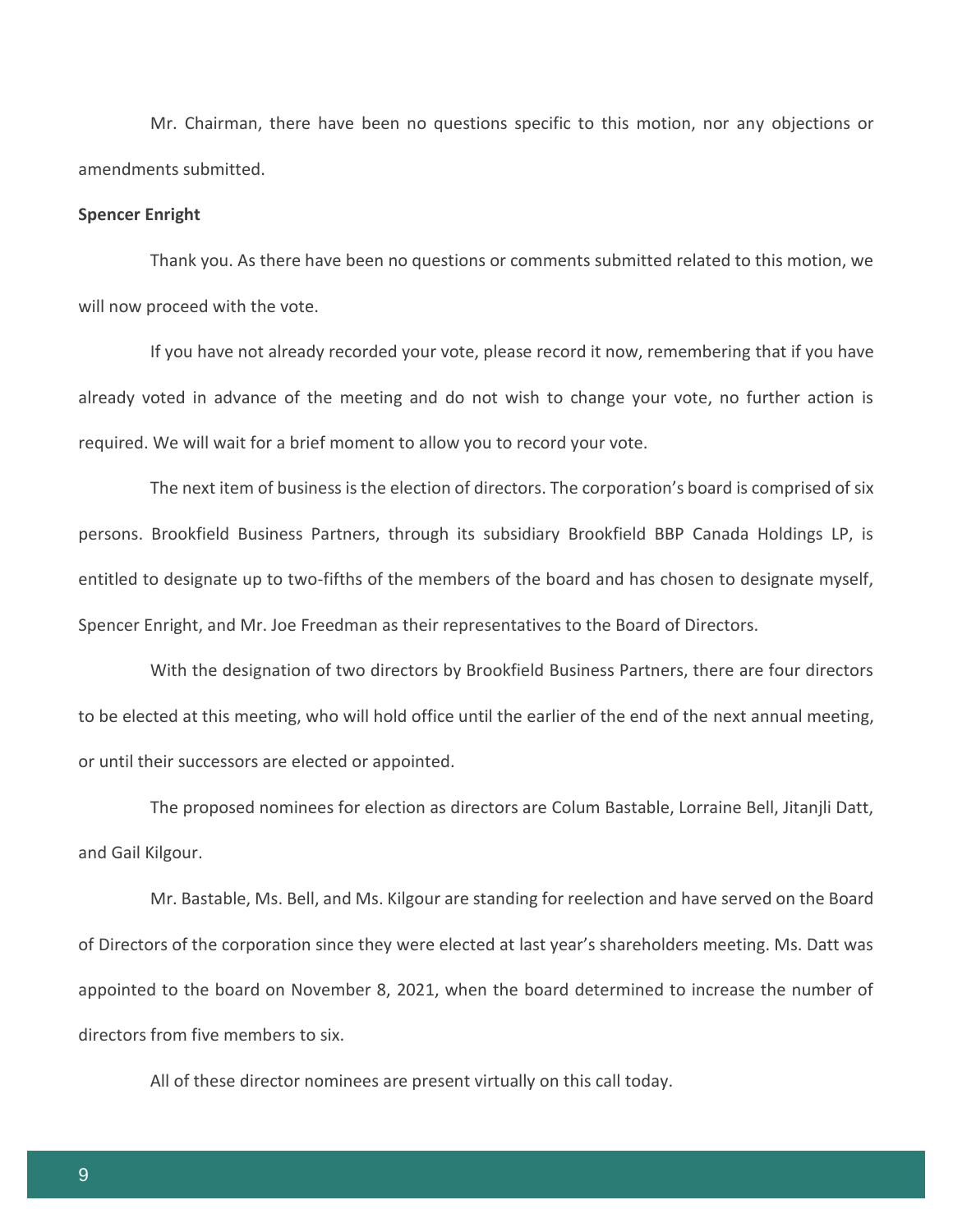Additional information on the proposed director nominees is set out in our Management Information Circular, which was sent to all shareholders.

I now declare the meeting open for nominations.

### **Phil Soper**

Mr. Chairman, I nominate for election as directors of the corporation the four nominees named in the corporation's Management Information Circular relating to the annual meeting of shareholders dated March 28, 2022.

#### **Spencer Enright**

Thank you, Phil. May I have a seconder?

# **Glen McMillan**

Mr. Chairman, I second the nomination.

#### **Spencer Enright**

Thank you, Glen. I will now ask the secretary to please advise if any questions specific to this motion were submitted, or if there are any additional director nominees to be proposed at this time.

We will wait as well for a brief period of time to allow for the broadcast delay and to allow eligible shareholders to submit their questions related to this motion.

#### **Glen McMillan**

Mr. Chairman, there have been no questions specific to this motion, nor any additional director nominees proposed at this time.

#### **Spencer Enright**

Well, thank you, everybody. I now declare the nominations closed.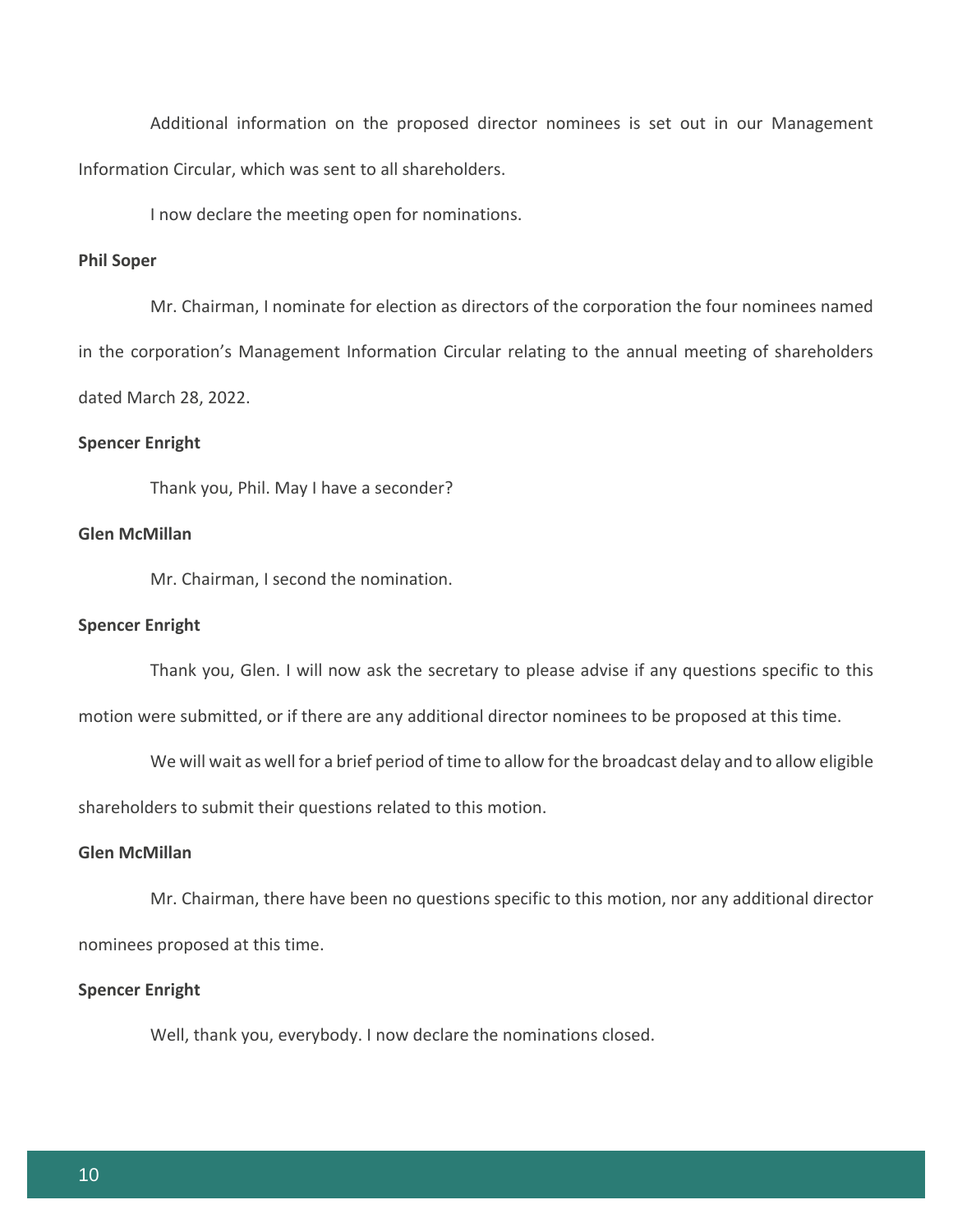If you have not already recorded your vote, please record it now, remembering that if you have already voted in advance of the meeting and do not wish to change your vote, no further action is required.

We will wait for a brief moment to allow you to record your vote.

The voting for all resolutions brought before the meeting is now closed.

Now that the voting is closed, I can declare the results of the votes.

On the basis of the voting completed prior to the meeting, the proxies received by management, and the results of voting received online during this meeting, the motion to reappoint Deloitte LLP as auditors of the corporation is carried.

As to the election of directors, as there are four directors to be elected and the same number of nominees, I now declare that those nominated have been duly elected as directors of the corporation until the next annual meeting, or until their successors are elected or appointed.

Ladies and gentlemen, that brings us to the conclusion of the formal agenda of the meeting, and as such, may I please call for a motion to terminate the meeting?

# **Glen McMillan**

Mr. Chairman, I move that the meeting be terminated.

## **Spencer Enright**

Thank you, Glen. May I have a seconder?

#### **Phil Soper**

Mr. Chairman, I second the motion.

#### **Spencer Enright**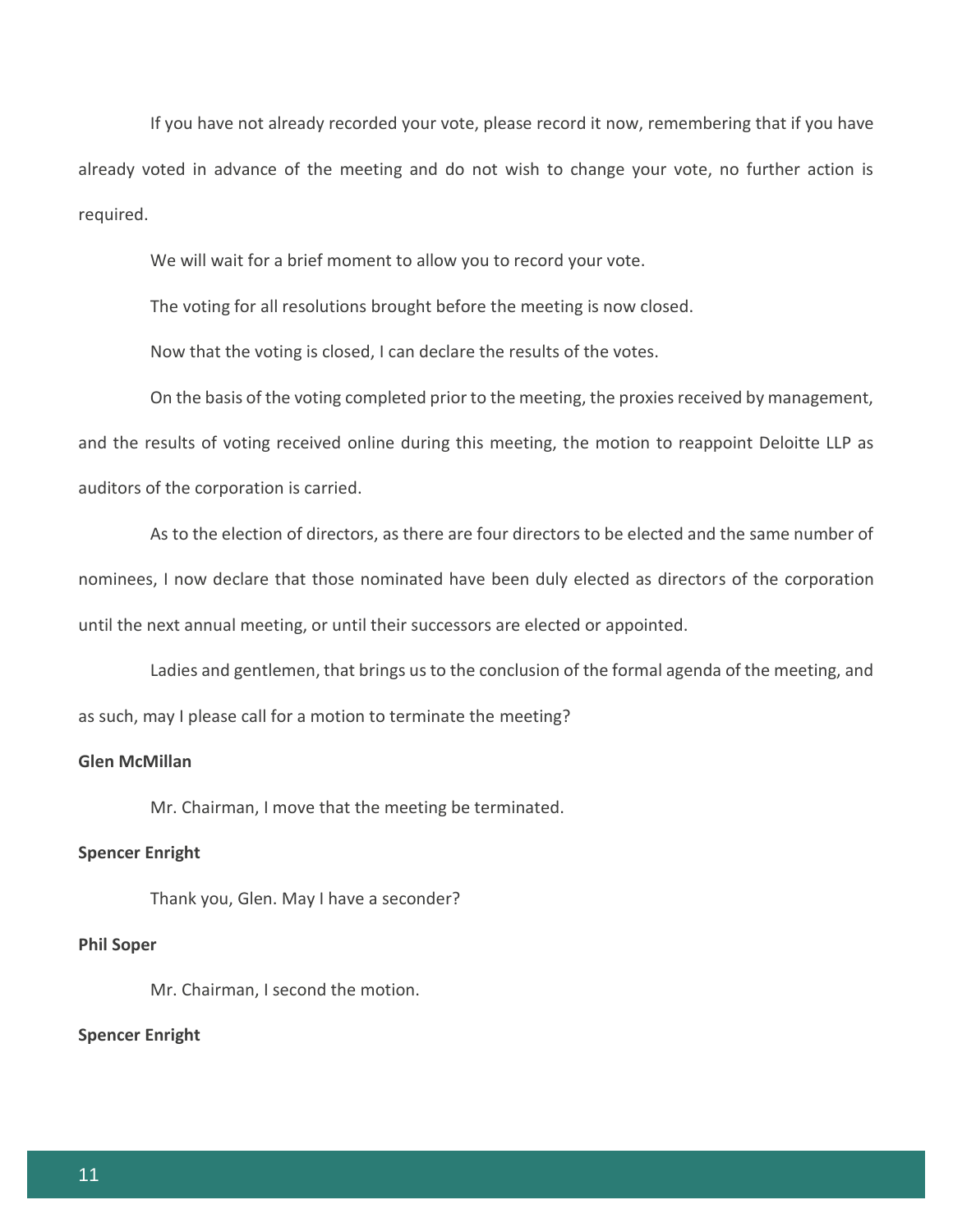Thank you, Phil. I will now ask the secretary to please advise if any questions specific to this motion were submitted, or if there are any objections or amendments to this motion.

We will wait for a brief period of time to allow for the broadcast delay and to allow eligible shareholders to submit their questions related to this motion.

#### **Glen McMillan**

Mr. Chairman, there have been no questions specific to this motion, nor any objections or amendments submitted.

#### **Spencer Enright**

Thank you. As there have been no questions or comments submitted related to this motion, I declare the motion carried and this meeting to be concluded.

I will now turn the webcast over to Mr. Phil Soper, President and Chief Executive Officer of the corporation, who will provide a strategic update on the corporation and present the corporation's 2021 and first quarter 2022 financial results.

After Phil's presentation, we will be happy to answer any questions that have been submitted. Again, if you wish to ask a question, you can access the messaging tab on your screen.

Before Phil starts, I should caution that in talking about our strategic initiatives and our financial and operating performance and in answering any of your questions, we may make forward-looking statements.

These statements are subject to known and unknown risks, and future results may differ materially from those implied or imputed from those forward-looking statements.

For further information on known risk factors, I would encourage you to review the risk factor section in our Annual Information Form, which is posted on the corporation's website and on SEDAR.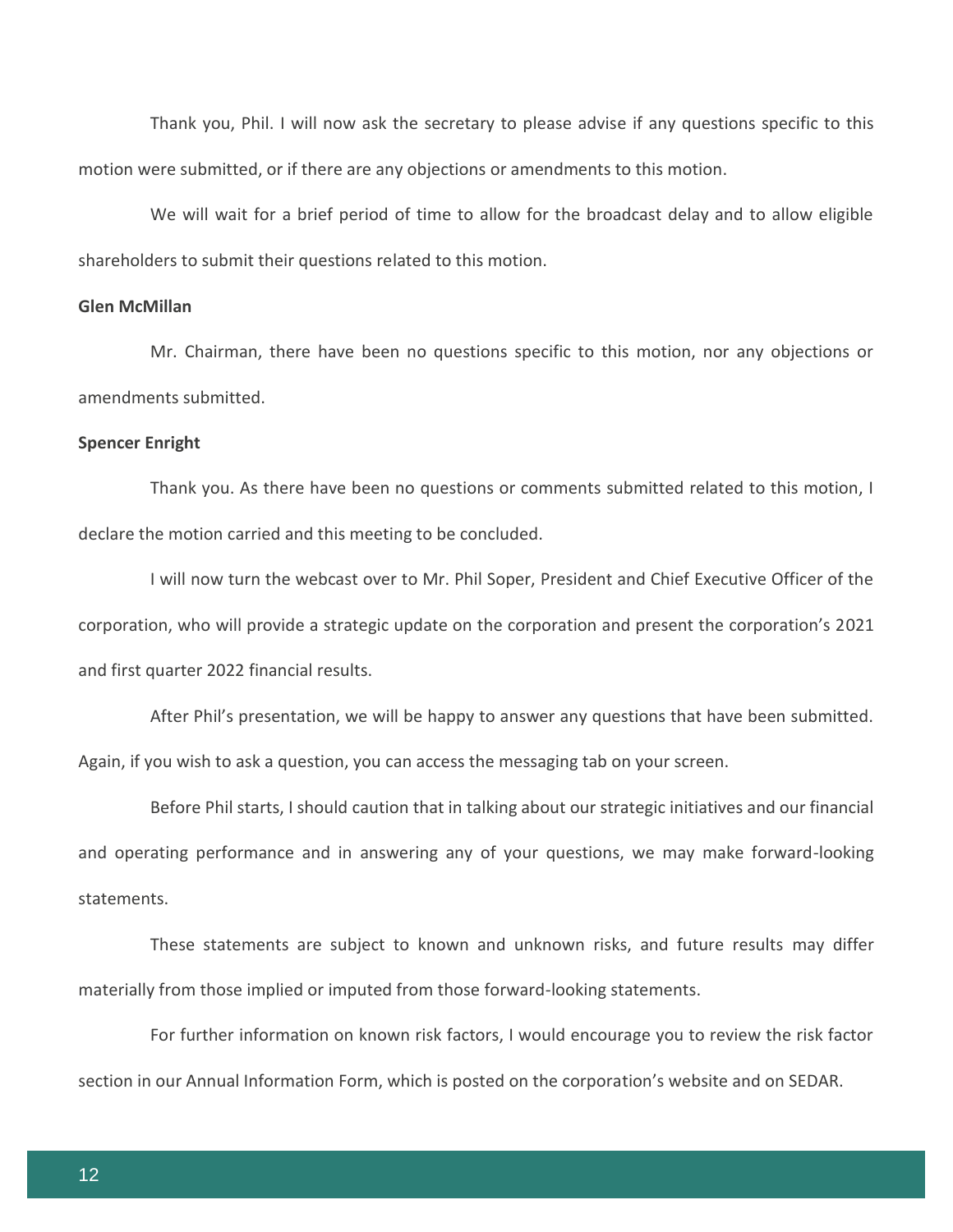Thank you.

#### **Phil Soper**

Thank you, Spencer. Well, it is my pleasure to share with you the results for the past year, some of the highlights from the industry and the Company's performance, and a little peek of what's ahead.

The presentation will last approximately 30 minutes, and that'll give us plenty of time for question and answers at the end that any of us can take, should they arise, and keep things well within the hour.

So getting started. 2021 represented one of the strongest years in Bridgemarq history, with the Company growing by a net 1,100 agents.

Our strategy, at a very high level, is a simple one for a complicated company to manage. We're an income-focused investment with a history of superior dividends.

We're a technology leader in Canadian property technology real estate brokerage, the first company with a website nearly 30 years ago, the first with an online marketing system.

And during the pandemic in 2022 and 2021, we rolled out the country's first fully digital operating platform rlpSPHERE, cloud-based, AI-driven, which has been adopted by thousands of our agents to offer services to their clients that hadn't been possible before in an efficient manner.

We leverage the size and scale. We have our own IT development. We develop our own business services, and most of our competitors are licensees of American companies. So that size and scale, as the industry's largest firm in this country, provides benefits to our agents and franchisees.

Our agents are more productive than the industry overall, which provides dual benefits. Not only the more obvious—they produce more revenue for the corporation—but they're also more resilient during market corrections.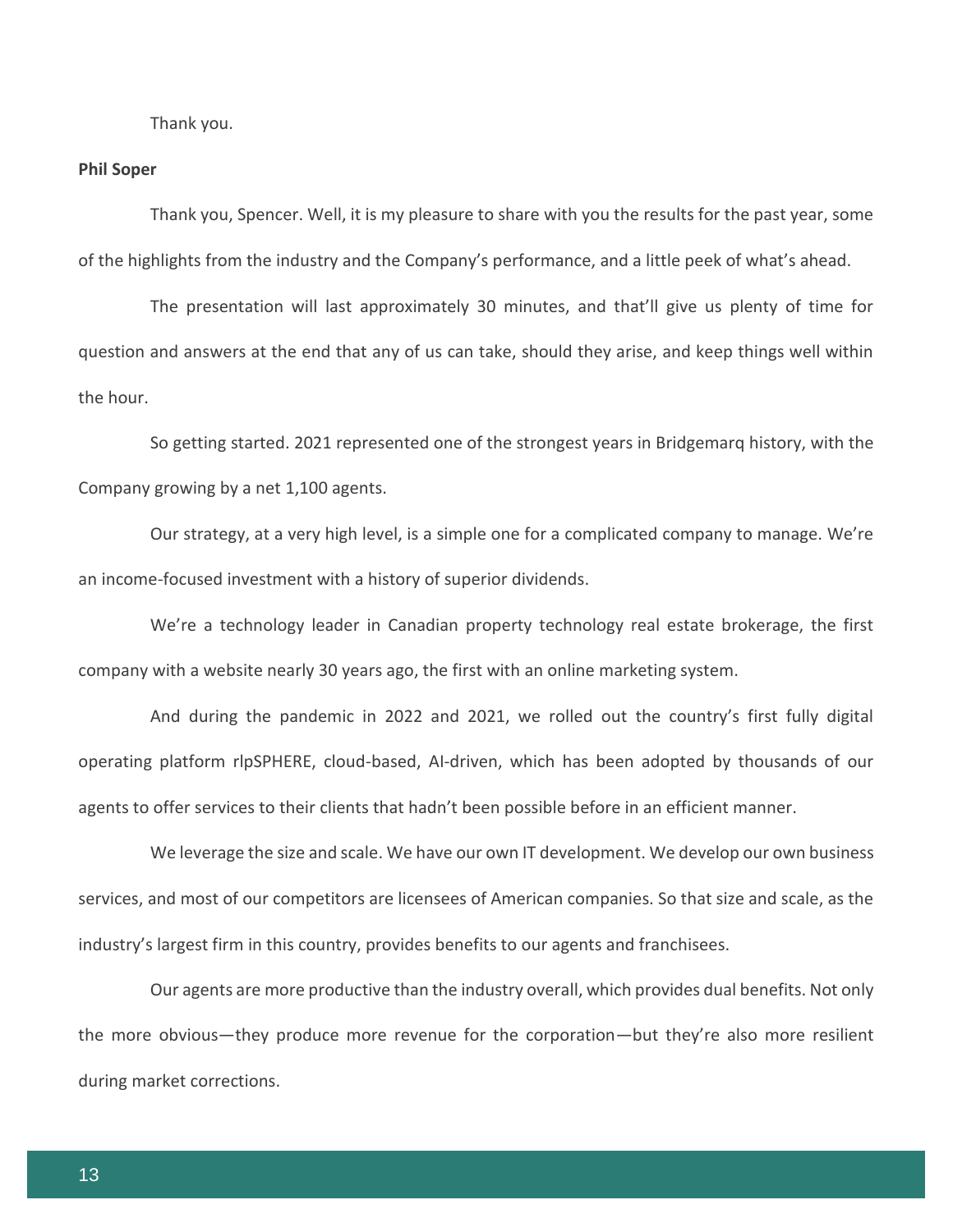And finally, our agreements. Our 10-year agreements, which make up the vast majority of our agreements, provide a stability for the nature of the business overall. And with close to 100 percent renewal rate, we have a very stable suite of brokerages from coast to coast.

Our brands. Anchoring the business is the 110-year-old Royal LePage brand. It is at every nook and cranny of this business. But we also address very specific markets such as the luxury market in Toronto and the Laurentians with a brand such as Johnston & Daniel and Immeubles Tremblant, and we have the largest built and operated in Quebec real estate company in Via Capitale.

Turning to our operating results. Firstly, an overview. We cracked the 20,000-agent mark, an important milestone for the Company. If you look across the country at all the thousands and thousands of transactions done, a Bridgemarq REALTOR will be on one or both sides of a full 26 percent of those transactions.

And as I mentioned at the outset, Bridgemarq realtors are more productive. In fact, \$500,000 more real estate is sold on average by our realtors than the rest of the industry.

Looking at results for the first quarter. First of all, we continue with a very healthy dividend and, in fact, have historically paid a substantial portion of our distributable cash flow to shareholders in the form of dividends. That was \$12.8 million in 2021. The annual rate of return for Bridgemarq shares in 2021 was 19.3 percent, a very strong year.

Looking at first quarters over the last four years, you can see the continued growth in the business. It's worth noting that in 2020 the strongest or the most important month in the first quarter, March, was cut in half, per se, by the lockdown in the economy with the onset of the pandemic; strong, sustainable growth.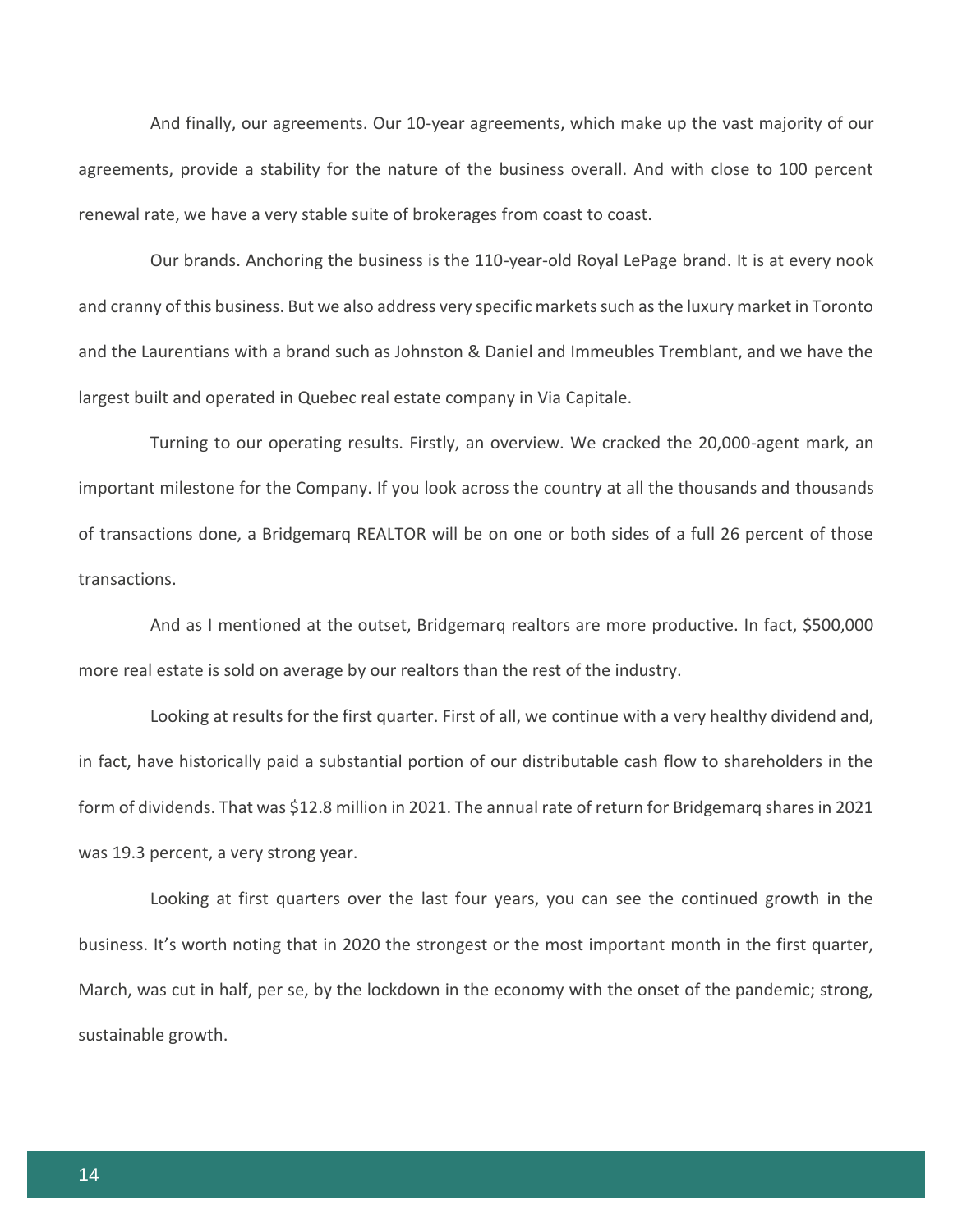If you look at the first quarter on a rolling 12-month basis, the Company generated \$21.4 million in distributable cash as compared to \$15.7 million in 2021, a 36 percent improvement.

All right. What are the key business drivers that drive the success of Bridgemarq?

First of all, the stability of those revenues, long-term agreements, a high renewal rate, the country's productive agents all lead to stable revenue over time. The number of REALTORS in the Company's network—and they're spread right across the country in all nooks and crannies—if we drive that number up, we drive revenue up.

Although most of our revenue is fixed in nature driven by the number of REALTORS in the network, we do participate in the transactional dollar volume, which is the fee that we charge consumer clients times the value of the home times the number of transactions.

So transactional dollar volume when it rises, so does Bridgemarq revenue. And that means, when REALTOR productivity or their sales per head rise, it drives our revenue.

Finally, we do constantly introduce new products and services for a fee that aids in our top and bottom line.

Looking at network growth, you can see that we've had strong growth over many years. In fact, we have a compound annual growth rate of 5 percent. Those 20,000-some REALTORS that I talked about operate in over 700 locations from coast to coast.

Diving deeper into our superior productivity, you can see that our REALTORS on average generate \$3.7 million in transactional dollar volume each compared to the industry norm of \$3.2 million.

Looking at national distribution. The black bars represent the distribution of REALTORS, registrants by province across the country. The grey bars represent Bridgemarq's distribution.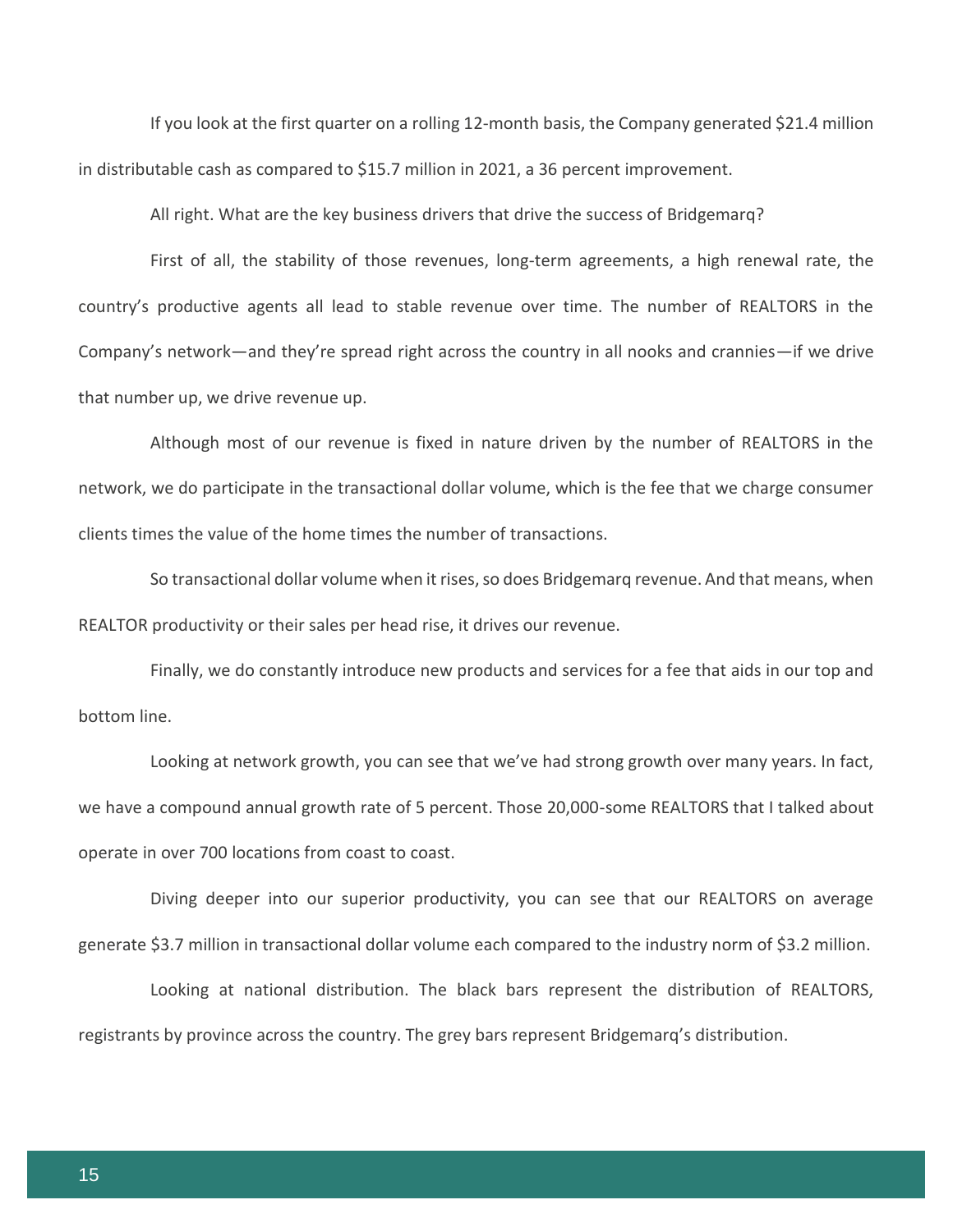And you can see, while we are slightly underrepresented in Alberta by 3 percent and overrepresented in Quebec because we run dual brands there, both a Quebecois brand with Via Capitale and the national brand Royal LePage or Royal LePage, we're overrepresented there by 7 percent. In general, we follow the distribution of agents from coast to coast.

When there's regional market swings either up or down, our portfolio of business is balanced across the country.

Also, the number of agreements, because they are 10 years in length, is spread out over time, spreading the risk that if a company does not renew their decade-long agreement, it mitigates the impact on the Company overall, Bridgemarq revenue. That said, we historically have achieved over a 98 percent renewal rate.

So looking deeper at company growth opportunities and to sum them up—and these are related to those drivers of growth—how do we as management drive growth?

Well, the first one is we try to recruit new agents. We focus on people who have the highest likelihood of success in this industry, and we put programs in place nationally and through those hundreds of offices and the management in those offices to recruit them to our company brands.

We also have a team that talks to the owners of competitive brokerages when their agreements expire, and our competitors tend to use shorter-term agreements than we do. We ask them if they'd like to move their company up and join a stronger brand by converting to Royal LePage or one of our banners.

We drive additional revenue with programs with coaching and training and tools that allow them to better serve their consumer clients and drive productivity.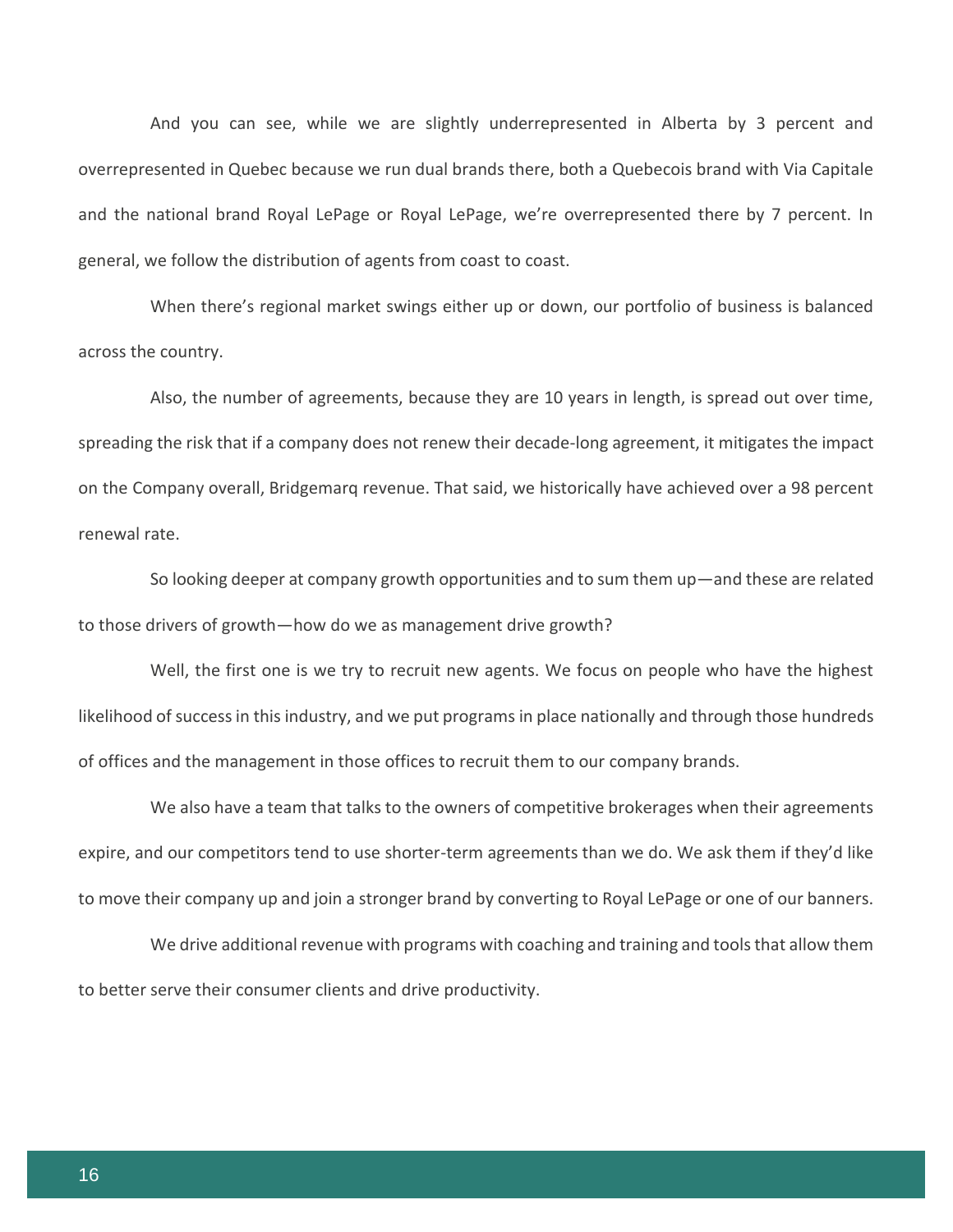We introduce both technologies that we've acquired from around the world and developed in our own IT shops to leverage new products and services to make our realtors more productive, to drive their sales capacity, and reduce their costs, making them more efficient.

And we work hard through our communications process to drive the adoption of products and services across the country.

This is a sales services business. Momentum is contagious. Leading agents choose a winner, and you can see that they chose Bridgemarq brands in 2021 with that 1,100 net agent growth.

2022 focus. We are very focused on leveraging emergent technologies to become a fully digital brokerage of the future. What that means is shorter cycle times to get work done, fewer transactional errors, fewer hand-offs, more efficiency, more sales, better performance for the Company.

Converting competing brands, brokerages, and agents to the Company's brands, capitalizing the growing number of real estate teams, which in a way form a business within a business.

Within a real estate office if you have a real estate team leader that hires other agents to work on that agent's team, many of the services, the training, the wordings that we've developed to help real estate brokerages be successful over the year can be translated to help real estate teams succeed.

And finally, the pandemic. As difficult as it was from an operational standpoint, we did learn things, as business around the world did. We are committed to taking those learnings from the pandemic era and to advance their, call it, permanent adoption throughout the network, such as leveraging virtual tours of properties so that we can get it done more quickly, so to add in-person events with virtual events and virtual meetings to reach outlying areas where it's more difficult for people to attend in person.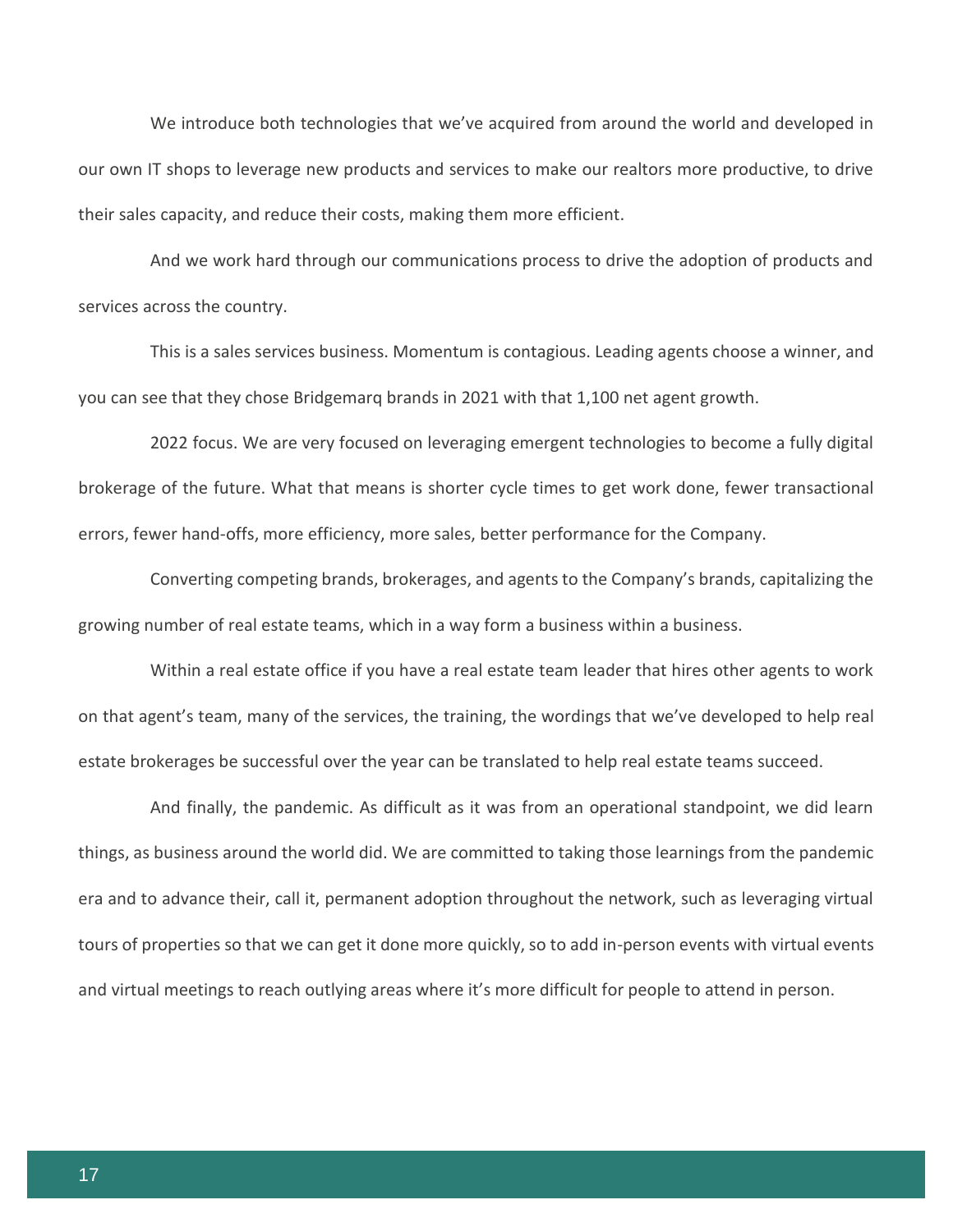Let's switch gears and focus for a moment on technology-driven innovation. I spoke at the outset about our history of innovation. 2020-'21 was a very, very strong year for us, predominately because of the introduction of the industry's most powerful technology platform, rlpSPHERE.

It was a program uniquely developed for the Canadian real estate market, for Canadian real estate brokerages, and Canadian realtors. It allows them to operate with built-in CRMs, websites, customer relationship management systems, CRMs, websites at the agent, team, brokerage, and national level; lead management; and extensive automation, or what we call autopilot, that makes our agents super agents by getting things done that need to be done for their clients on a more rapid basis.

So how did it work out? Well, we're very pleased with the results. In 2021, rlpSPHERE drove 165,000 leads to our agents. It resulted in 1.4 million listings views looking at properties by prospective clients. And the most impressive number, from my perspective, over 14 million digital outreaches were driven through the rlpSPHERE platform.

Those are texts, emails, Facebook messages, or phone calls that were queued up for our agents to make at the appropriate time to service their clients best.

It really took off within the network, and it improved not only the efficiency, the amount of work our agents could get done, but also the client satisfaction that our consumer clients have with our agents and our brands and brokerages.

RoyalLePage.ca, Canada's number-one real estate company website, continued to grow in 2021. We reached some 90 million visitors during the year, double the audience of any competitive real estate company website and generating over 300,000 leads.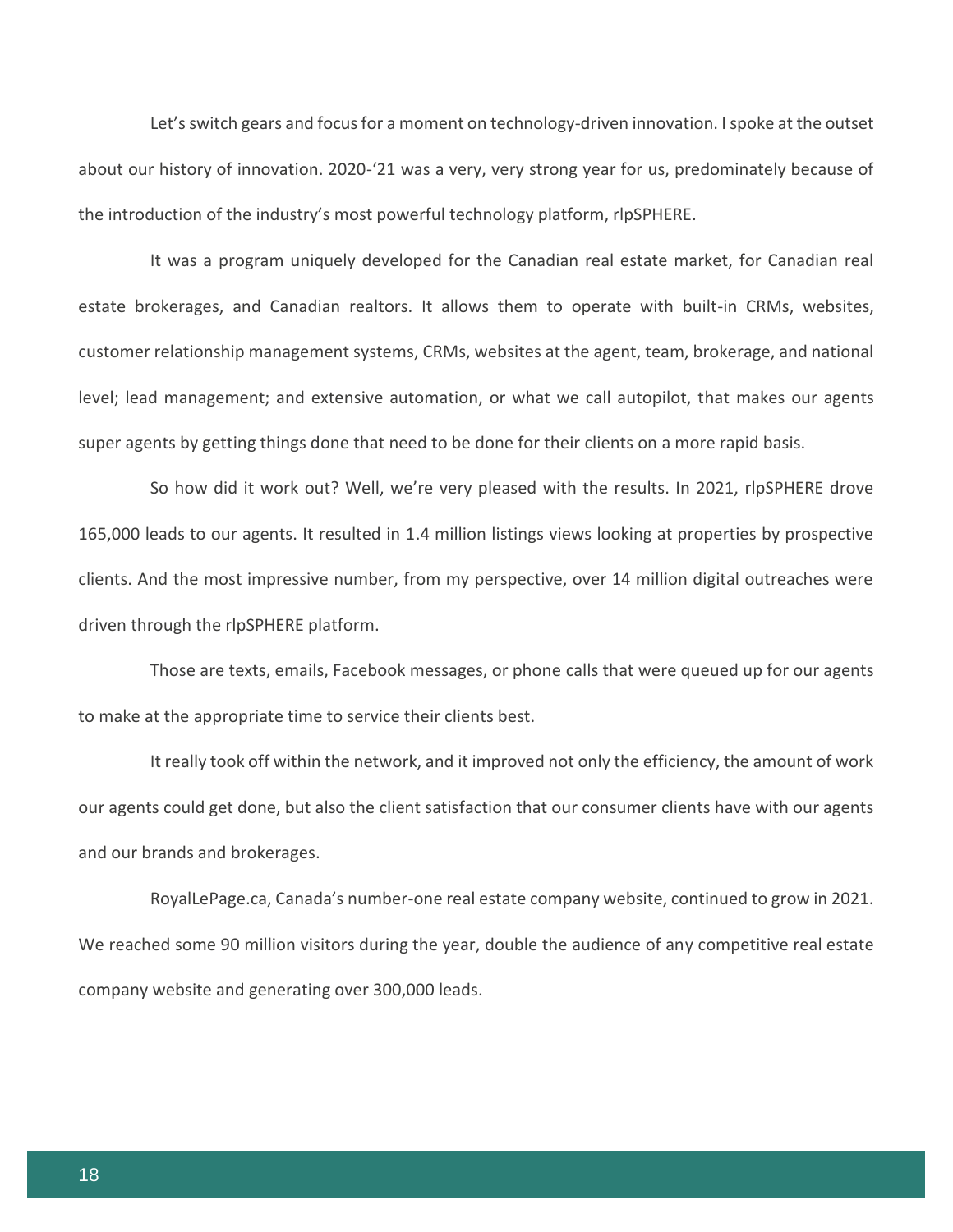And you can see along the bottom of this particular chart that we have been an innovator and a leader in leveraging social channels to reach out and touch Canadian consumers with our messages and education so they can be better prepared to realize their real estate dreams.

Let me turn to the market because the market is turning, as it always does. We're on top of changes in the market. 2021 was a highly unusual market, which saw globally real estate expand rapidly, and Canada was no different. We've reached the end of that period of unusually high transactional volume and price appreciation, and I want to touch on some of the trends that we're going to be seeing.

Firstly, a positioning slide. We believe Canada is the best geography in the world in which to practice real estate. If you look at this ranking from the Wharton business school, the world's best countries ranking, in 2021, Canada was ranked the number-one country in the world.

And it received that ranking on a number of criteria, not just things like safety and security and the environment, but also the ability to operate a business, the ability to get educated, and have good work. All in all, ranking so highly in the world attracts the best and brightest, which from around the world we eclipsed 400,000 people, which I'll talk about in a minute, new Canadians, and those become our clients.

So what did it do to prices and volumes? Prices in the first quarter continued to rise. So they were up 23 percent in Toronto, 16 percent in Vancouver, 9 percent in Montreal. As the year progresses, we believe prices will begin to flatten on a year-over-year basis.

Why? Because the leading indicator in this industry is unit sales. We first see a change in the number of homes trading hands and then some months later we start to see a change in the direction of price, price appreciation.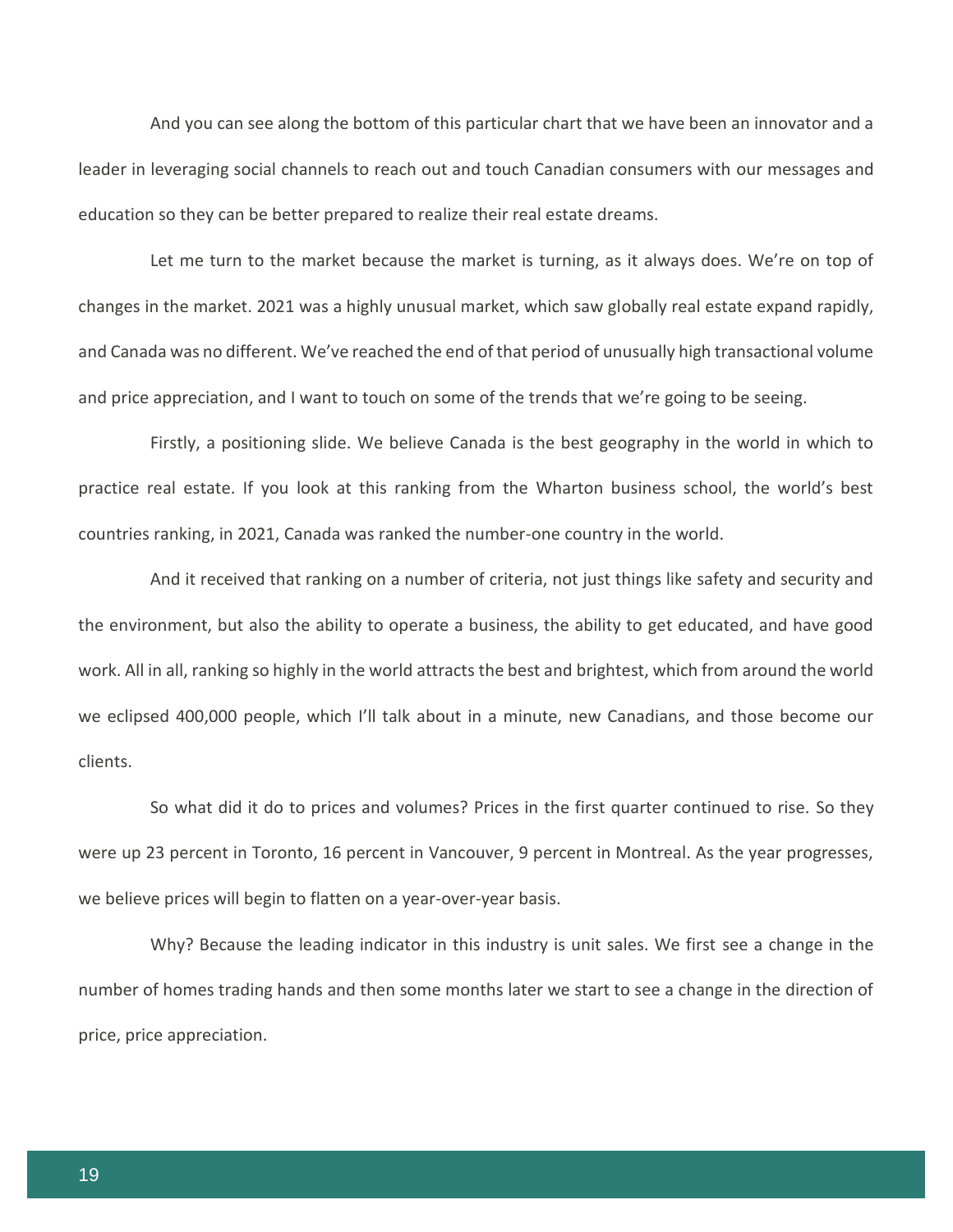Overall, you can see that volumes on a year-over-year basis were down in our major cities and our smallest cities as well. It's important to note that 2021 blew records out of the park. We'd never seen the kind of volumes that occurred in 2021 with the hyper focus on real estate in this country and, again, around the world.

So compared to 5- and 10-year norms, the first quarter was a very normal year; compared to 2021, it dropped considerably.

If you look at those 10-year averages, you can see that the monthly home sales continue to outpace the supply of homes in this marketplace. And in fact, although we're moving towards a balanced market where sellers and buyers are on equal footing, through the first quarter of 2021, there were still many more people looking for properties than there were properties for sale.

Why is that? Because of Canada's critical housing shortage. We've underbuilt homes in this country relative to demand for many years.

If you look at the chart on the left, you can see that even at the peak, we've only built 80 percent of what's required compared to household formation. And if you look at the 10-year norm, most years we've been well, well below.

According to Scotia Economics research, we are in last place among leading economies in the world and are short some 1.8 million homes in this country.

Now there has been increased focus by all levels of government on improving the housing supply in this country. We saw in the most recent federal budget some \$10 billion focused on supporting housing affordability in this country. And for the first time, the majority of that focus was increasing the pace of home construction.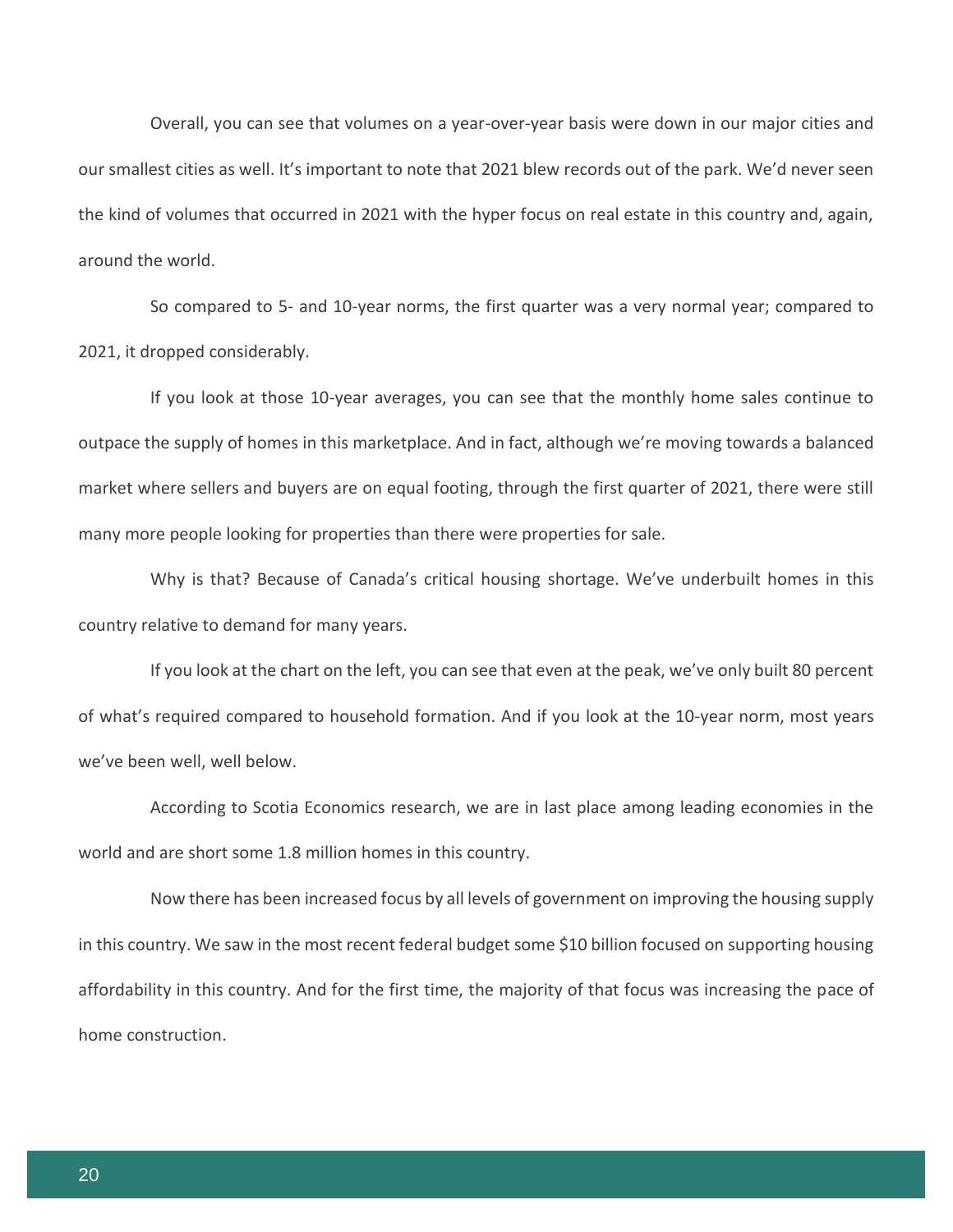There was the introduction of a wonderful new savings vehicle that I believe will become the most popular base savings vehicle for young families in this country, the First Home Savings Account program; and the acknowledgment, formal acknowledgment by the federal government that we need to build many, many homes over the next decade, some 3.5 million homes, to meet the demand of our organic growth in household formation and immigration.

So we talked about demand for these homes. How are people able—where's the capacity?

One of the major things that drove people's ability and still, even as the market corrects, drives their ability to buy homes, is we've become a nation of what we call COVID super savers. At the peak, people were saving some 28 percent of their income. They just didn't have areas to spend it on.

But even as the pandemic impact evolves away, leaves our lives, we're still at 11 percent compared to a norm of 2 percent to 3 percent of income saved. That represents \$280 billion. And our research points to housing, be it rent, renovation, or purchase, as their number-one destination of those billions of savings in the households of the nation.

Who's buying those homes? Well, the biggest cohort in Canadian history, the millennials, over 11 million of them is rapidly moving into their prime home-buying years. And our research shows 92 percent of them say buying a home is a good financial investment. And remember, only 70 percent of Canadians own their home.

The second-biggest buying thrust in this marketplace is a group that has been quiet in housebuying terms for the last decade, and that is the boomers. The kids have finally left home and 3.2 million are considering trading in the next five years. More than a quarter say they will purchase a larger home and 56 percent said they would buy a similarly sized home.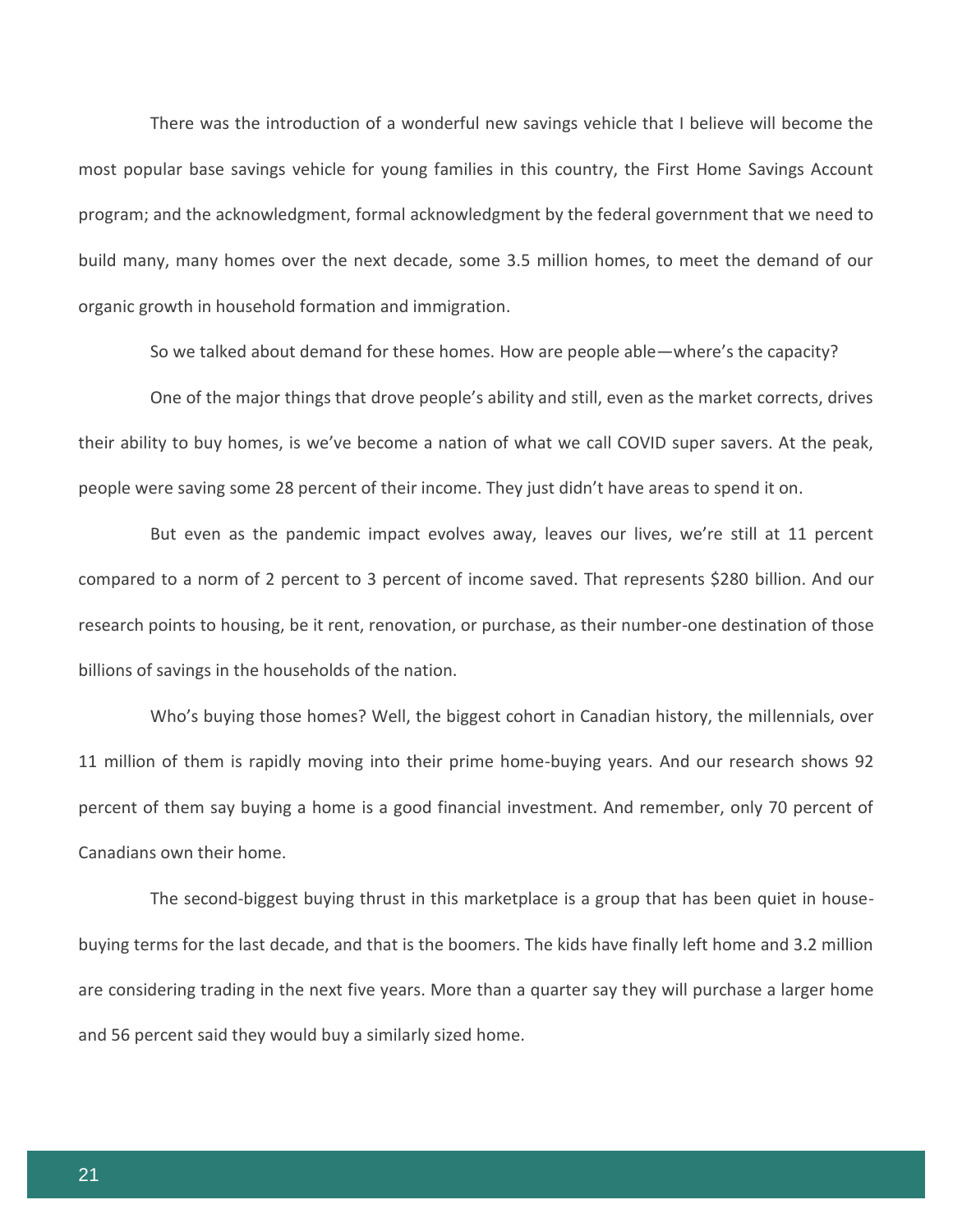So this is not a downsizing trend. Boomers are trading for homes that better meet their emerging lifestyles. Most are mortgage free. And importantly, when we talk about millennials, a full 25 percent say they have or will help their children buy a home.

Immigration, as I mentioned previously, is an important driver of demand in our country. At over 400,000 new Canadians in 2021 and projected at/or higher number in the years ahead, we are reaching levels of immigration not seen since 1913 in the infancy of this country. And it is driving significant amount of demand for new households, be it for rent or purchase.

And it's interesting as you look across the country at the impact on all markets, but particularly so in markets like the Lower Mainland of British Columbia and the Golden Horseshoe in Southern Ontario.

International students. One might think, what do students have to do with the Canadian real estate market? Well, we are the number-three country in the world in terms of the number of students studying within our border, some 850,000, and they all need to be housed. There was a big dip in 2020, but they're back in force. This relates to Canada's number-one ranking in the world as a place to live and study.

One of the longer-term benefits is many of these people, highly educated people, become Canadian citizens and become homeowners. But even when they're here on a temporary basis, they drive the investment market, which had a big uptick starting in 2021, as not only this huge group of temporary Canadians, foreign students, but also people in food and beverage, travel and tourism, industries that were hard hit by the pandemic, moved back into rental. And of course, the investors, the small investors, form a huge and important part of our rental stock in this country.

To wrap things up, I did want to comment on the incredible big hearts that exist in our company and call out the Royal LePage Shelter Foundation.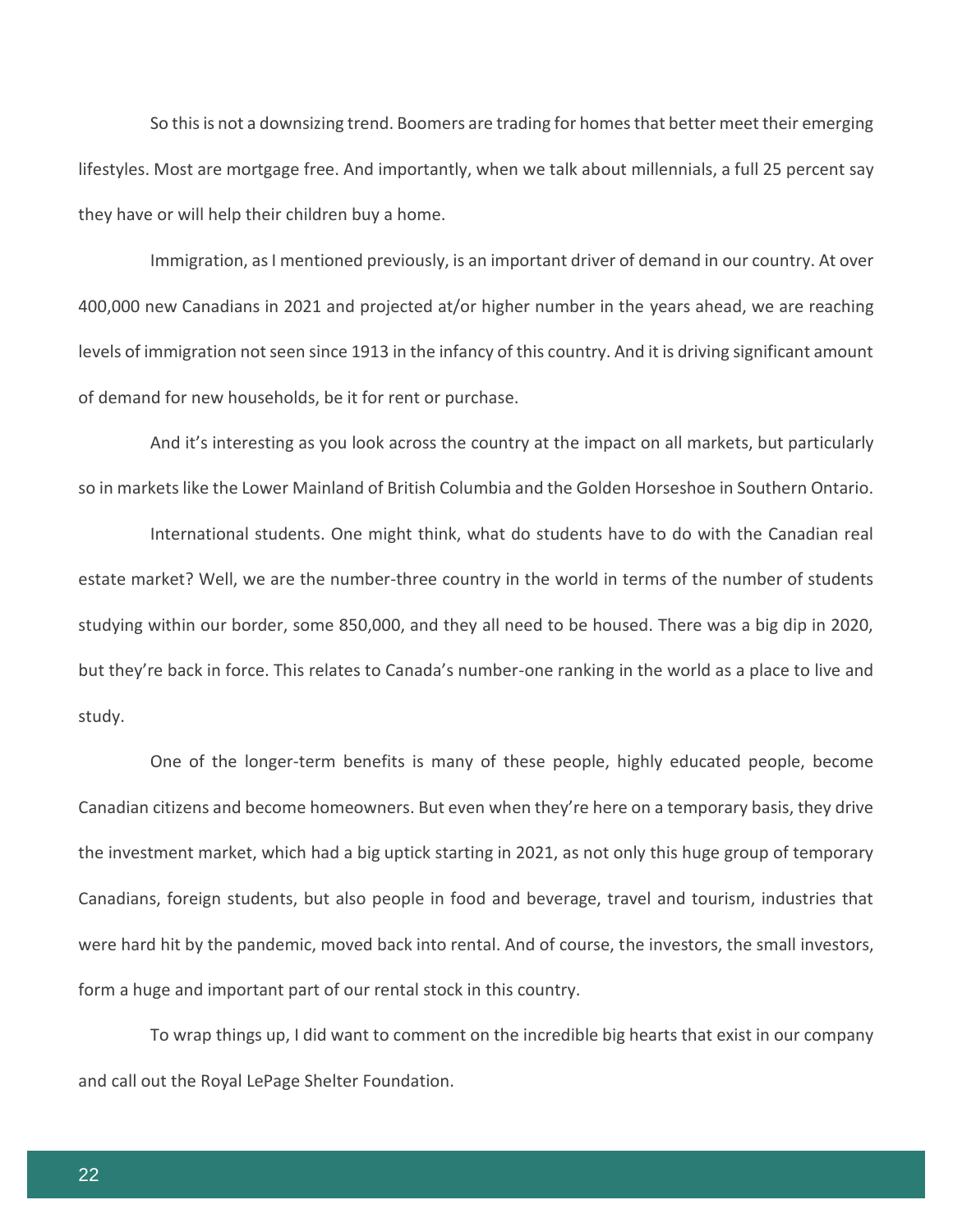Since its inception, it has raised over \$38 million to help our communities, helping more than 50,000 women and children every year. Even with the lingering effects of lockdowns, we raised some \$3.3 million for the cause in 2021.

It is the largest foundation in Canada focused on eradicating violence in our communities and supporting the women and children who fall victim to it. I'm very, very proud of the work that our brokers and agents have done across the country and all our consumer clients that support this incredibly important initiative.

With that, I will wrap things up and just summarize. Bridgemarq, we believe, is a compelling investment with a strong record of attractive annual dividends.

We have financial stability and liquidity support, a strong network of REALTORS that have been supported with technology and financial resources to safely provide services during the pandemic and moving forward. We're secured by industry-leading, long-term franchise agreements; iconic brands; and proven successful growth strategy.

With that, I will turn things back to the Chairman, Mr. Spencer Enright, to manage questions.

# **Spencer Enright**

Well, thank you very much, Phil, for that comprehensive presentation.

I would now like to open the proceedings to questions or comments concerning the corporation or its operations. Again, if you would like to ask a question, please do so using the messaging tab.

Glen, do we have any questions from shareholders or guests?

#### **Glen McMillan**

We have no questions at this time.

#### **Spencer Enright**